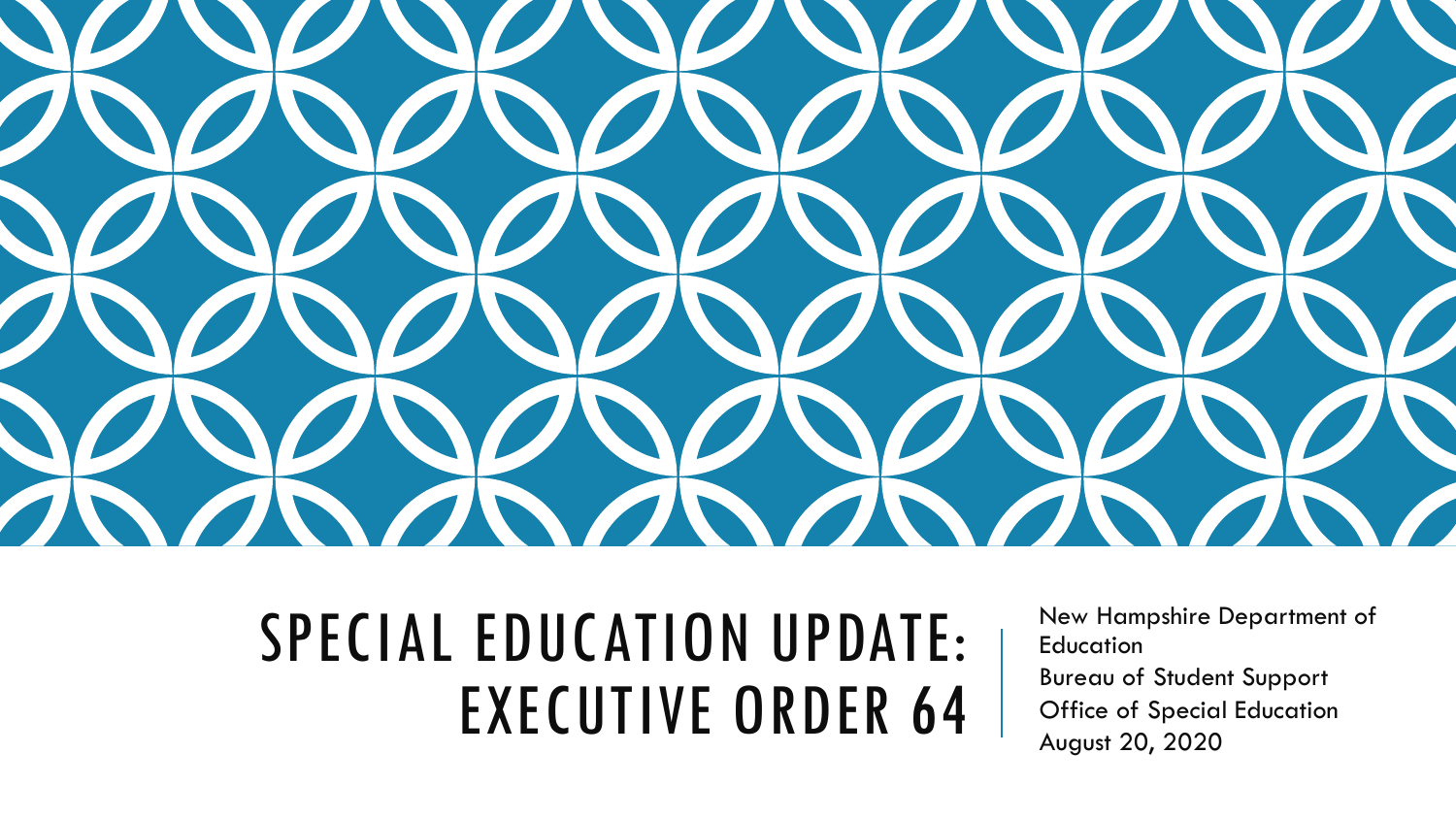# DISCUSSION TOPICS

oExecutive Order 64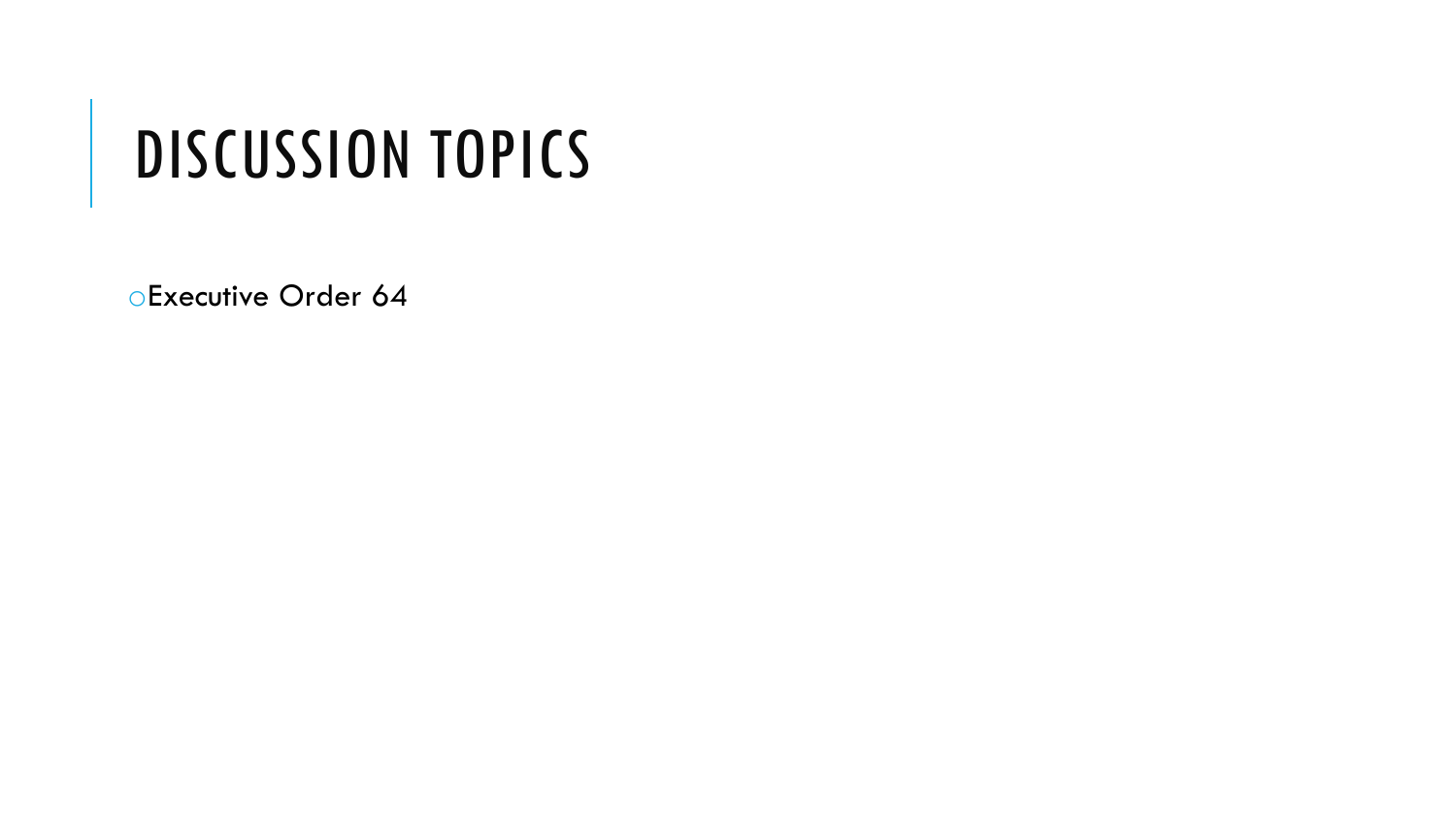# EXECUTIVE ORDER 64:

**WHEREAS,** in a report to Congress dated April 27, 2020, the US Department of Education indicated that it would not request waiver authority for any of the core tenets of the IDEA or Section 504 of the Rehabilitation Act of 1973, most notably a free appropriate public education (FAPE) in the least restrictive environment (LRE);

As we have discussed, OSEP has not provided any waivers in regards to FAPE or LRE, in light of that the Governor felt he needed to address these areas as we head into a new school year still in the midst of a pandemic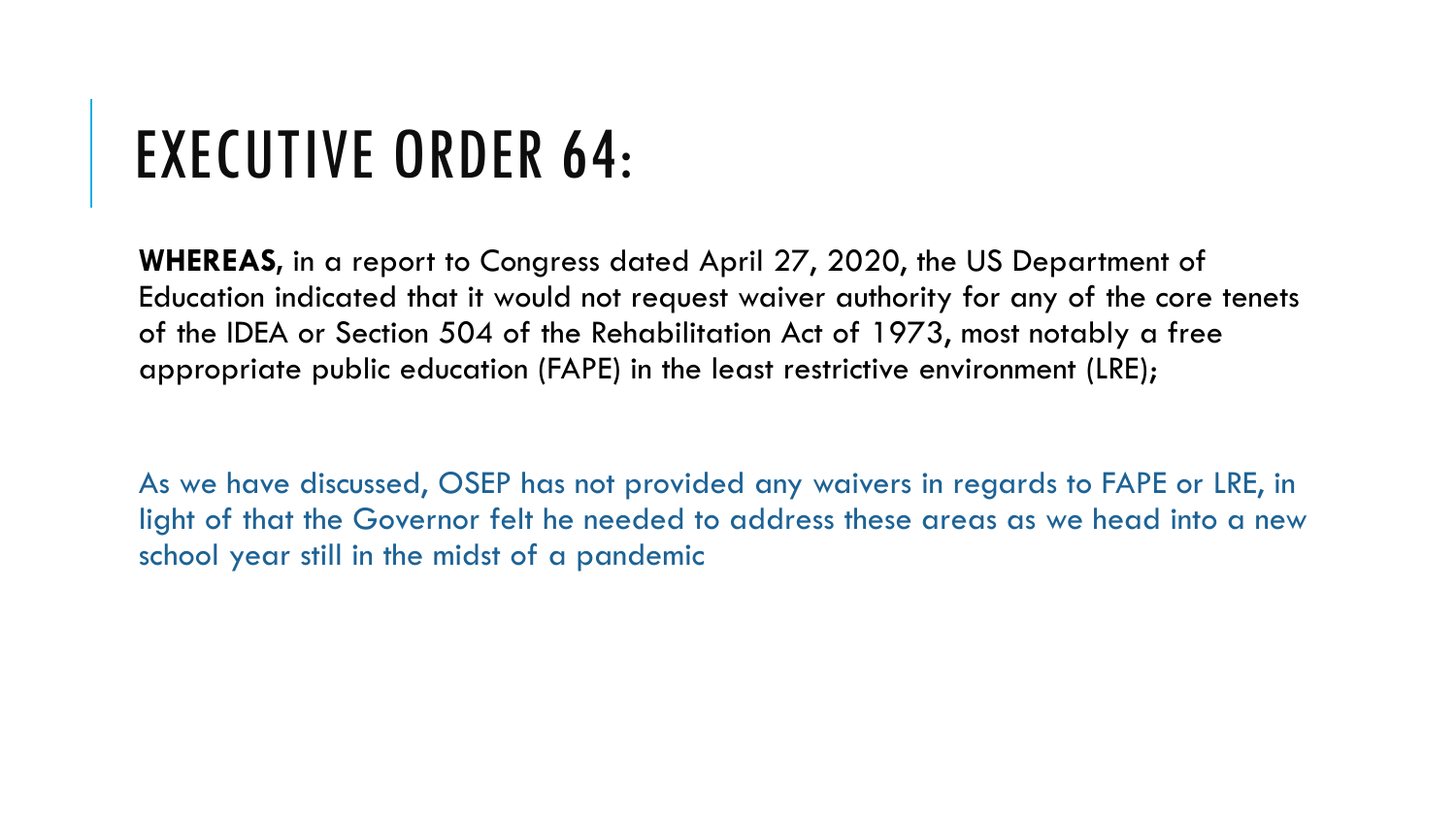## EXECUTIVE ORDER 64:

School districts are required adhere to all state and federal special education law requirements, including without limitation the Individuals with Disabilities Education Act and Section 504 of the Rehabilitation Act of 1973, in the delivery of instruction and support services pursuant to any offered instructional model, including without limitation, traditional instruction, distance learning, and hybrid models, consistent with US Department of Education Guidance. **In fulfilling their obligations pursuant to Ed 1100, et seq., school districts who have selected a remote instructional model for their general education population shall not exclude in-person services from consideration for students with disabilities. In-person services should be provided if such services are necessitated by the student's individualized needs and consistent with the health and safety needs of the child, child's teachers, and child's family.**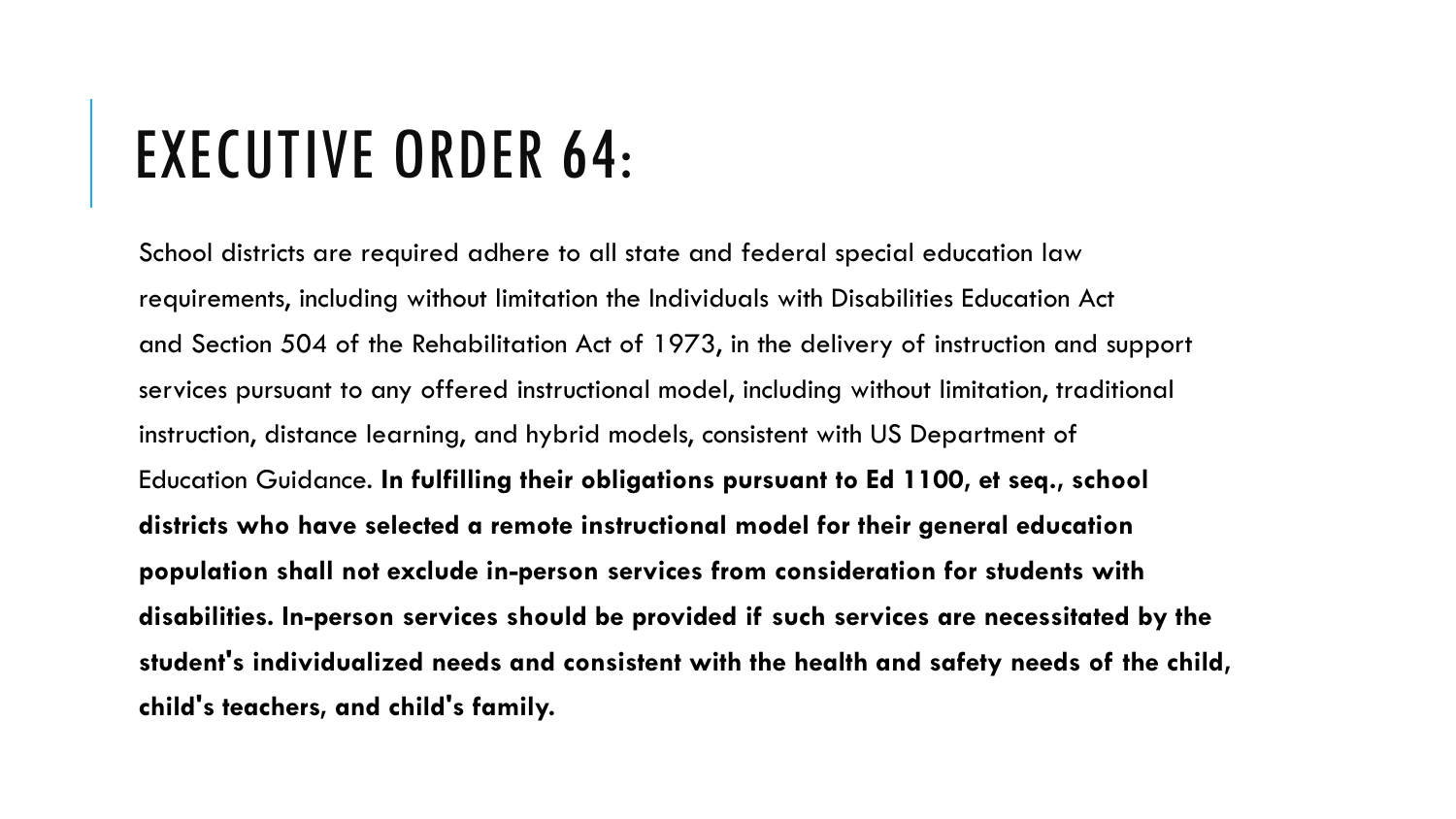### EXECUTIVE ORDER 64: FIRST PART

**In fulfilling their obligations pursuant to Ed 1100, et seq., school districts who have selected a remote instructional model for their general education population shall not exclude in-person services from consideration for students with disabilities.** 

If your school district has chosen a remote instruction model or hybrid model that includes remote instruction, you cannot unilaterally determine that special education students will not receive in person services.

Each students needs **must** be considered individually.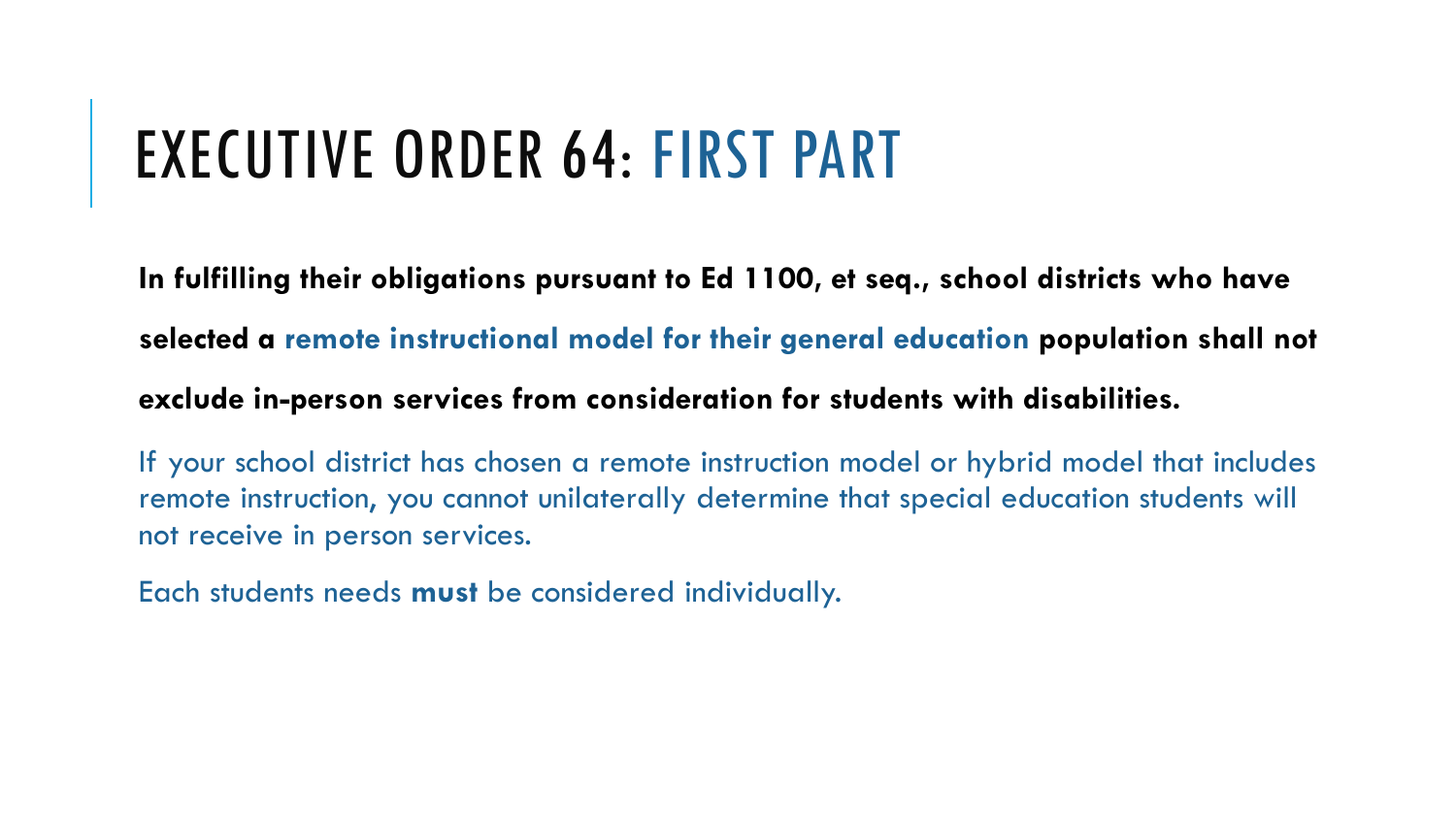## EXECUTIVE ORDER 64: SECOND PART

**In-person services should be provided if such services are necessitated by the student's individualized needs and consistent with the health and safety needs of the child, child's teachers, and child's family.**

Determinations for remote or in person instruction need to be made on an individualized basis as determined by the student's IEP and their team. When looking at each student's needs the district will also need to consider any health and safety needs related to the child, the teachers they work with and their family members at home.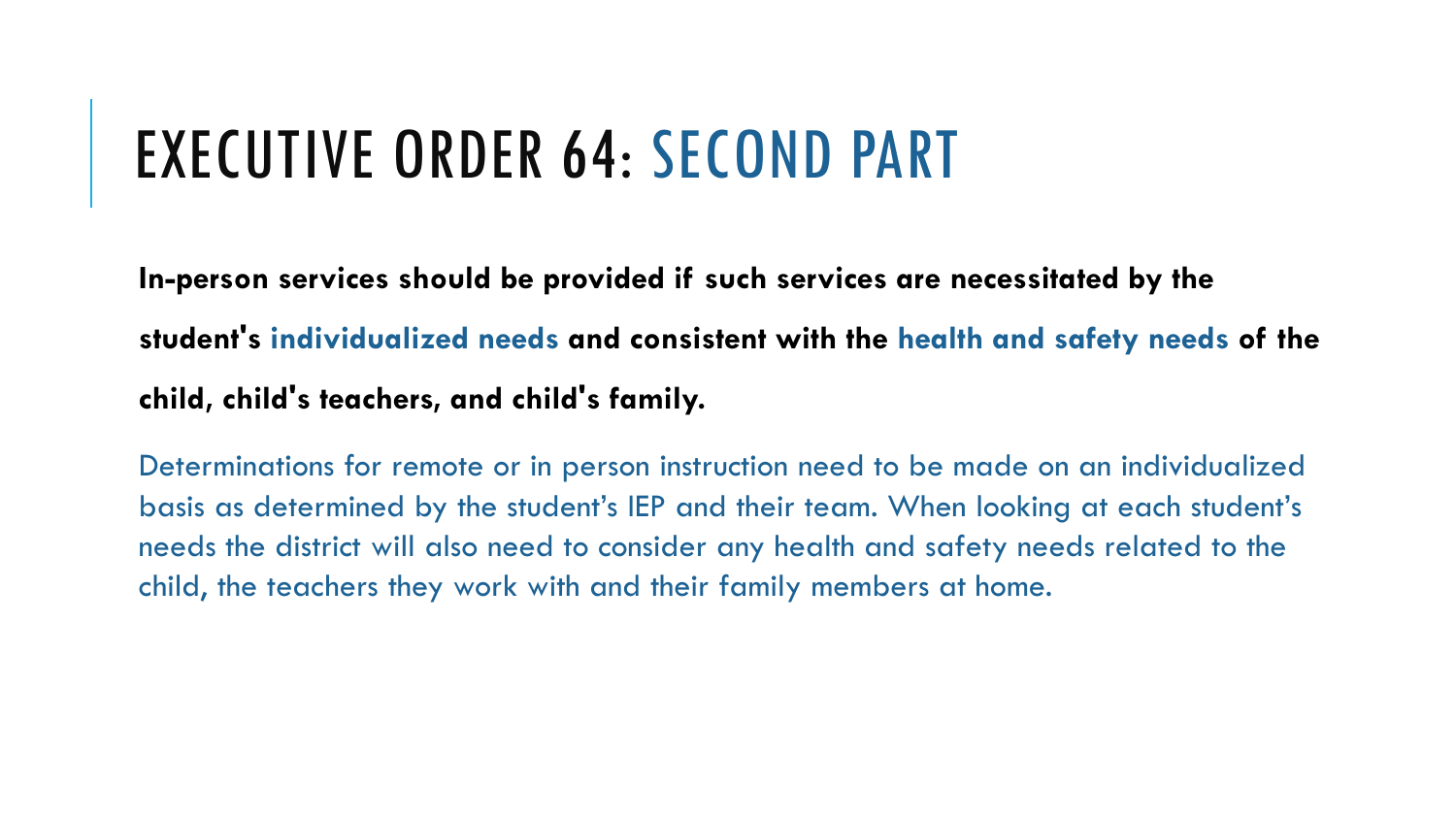# KEY TAKEAWAYS:

oFocus on individualized needs

oConsider health and safety factors

oConsider all options in determining how services will be provided

oWhat can be provided for the student in each of the models: remote, in-person and hybrid that best meets their needs

oDo not limit decisions around options for students

oCompensatory education is a last resort option, if you are unable to provide FAPE. It **cannot** serve as a substitute for providing services to students

oService delivery for the new school year **cannot** be as it was in the spring, it needs to be planned and thoughtful with a focus on individualized needs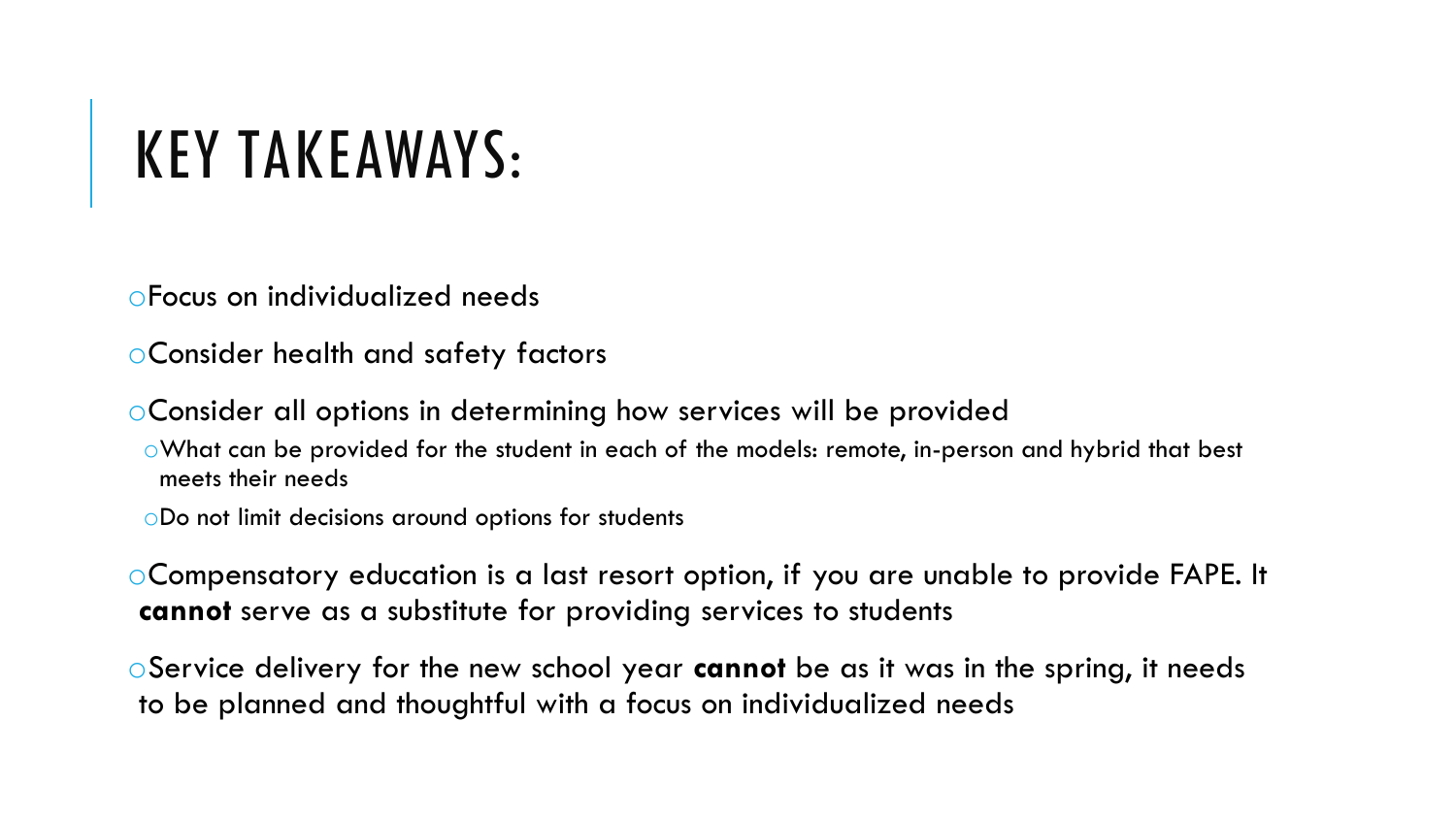## QUESTIONS:

What questions do you have?